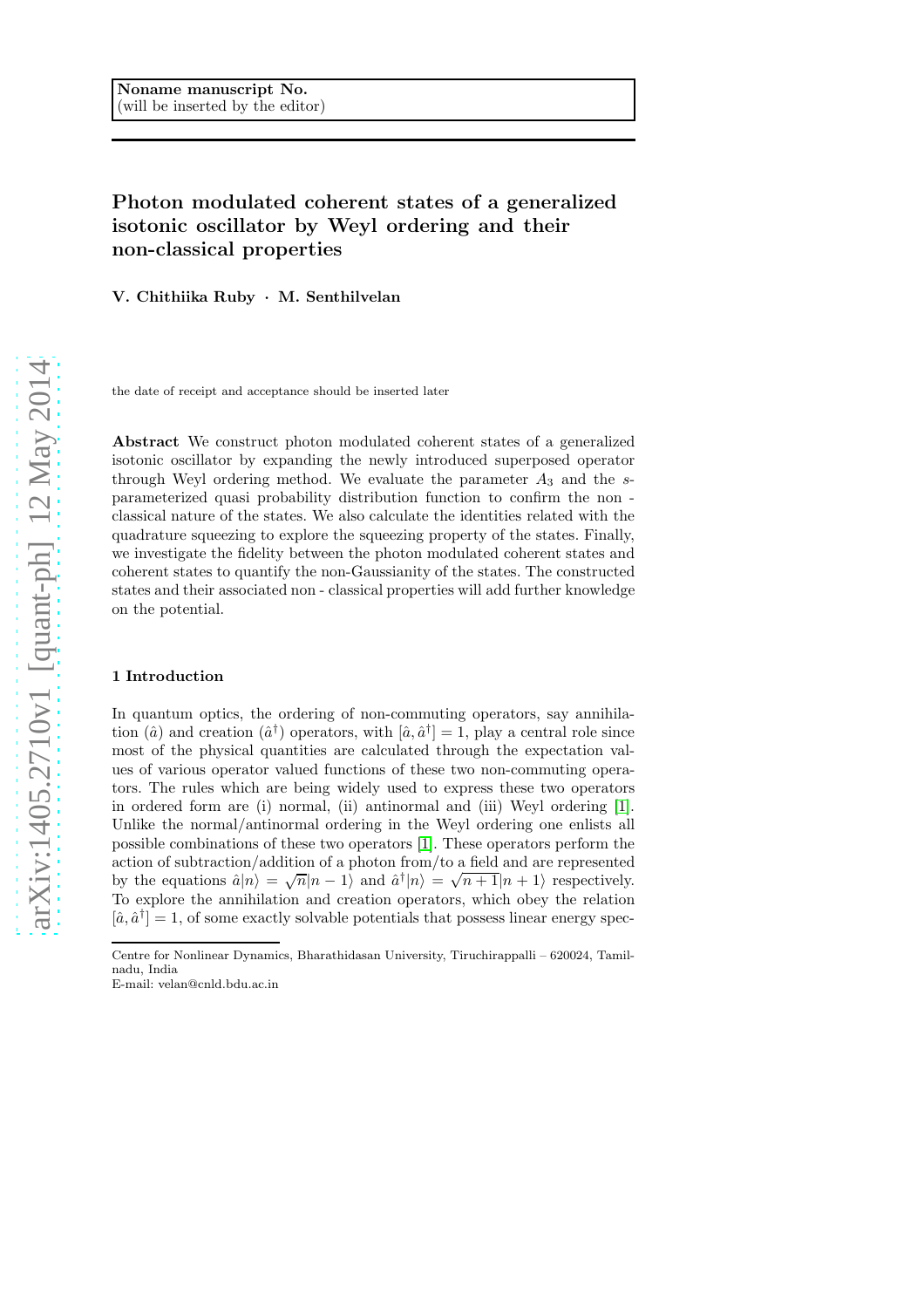trum (besides the harmonic oscillator), one may utilize the shape invariance property  $[2, 3, 4, 5]$  $[2, 3, 4, 5]$  $[2, 3, 4, 5]$  $[2, 3, 4, 5]$ .

The photon added coherent state was first introduced as an intermediate state by Agarwal and Tara [\[6\]](#page-12-5). This coherent state can be obtained by repeatedly operating the photon creation operator on a coherent state. The resultant state is shown to exhibit non-zero amplitude and admits certain non-classical properties such as phase squeezing and sub-Poissonian statistics. Such an intermediate state can be experimentally realized by the passage of two-level atoms, which are kept in the excited state, through a cavity that encloses an m-photon medium [\[6\]](#page-12-5). The photon added coherent state can also be generated through the parametric down conversion process [\[6\]](#page-12-5). The photon subtraction from a field has been demonstrated experimentally by Wenger and his coworkers by observing some photons which split from the initial field when it passes through a beam splitter of high transmittivity [\[7\]](#page-12-6). The single-photon addition to the coherent field using a 'non-degenerate parametric down-converter' has also been demonstrated recently [\[8\]](#page-12-7). It is clear from the experimental evidences as well as theoretical arguments that the photon addition and subtraction can be used as probes to generate various non-classical states. The photon addition and subtraction are important tools to test certain fundamental quantum phenomena. The experimental generation of the photon added and subtracted states helps us to verify quantitatively the bosonic commutation relation between the annihilation and creation operators, that is  $[\hat{a}, \hat{a}^{\dagger}] = 1$  [\[9\]](#page-12-8). Besides this, the photon addition and subtraction can be applied to improve entanglement between Gaussian states [\[10\]](#page-12-9). They also serve as a promising tool for quantum-state engineering [\[11\]](#page-13-0).

Inspired by the wide number of applications, in recent years, attempts have also been made to construct new quantum states through the elementary action of coherent superposition of photon addition and subtraction operators, that is  $\mu \hat{a} + \nu \hat{a}^{\dagger}$ , to act upon a coherent state [\[12,](#page-13-1) [13\]](#page-13-2). In this direction, very recently, Xu et al have introduced a new generalized photon modulated thermal state by considering the generalized superposed operator  $(\mu \hat{a} + \nu \hat{a}^{\dagger})^N$  [\[14\]](#page-13-3). The authors have derived normal ordering form of  $(\mu \hat{a} + \nu \hat{a}^{\dagger})^N$  using the generating function of a Hermite polynomial. In this paper, we consider this generalized superposed operator and expand it through Weyl ordering. We then obtain an explicit expression of this superposed operator in terms of :  $\hat{a}^{\dagger m} \hat{a}^n$  :, where the symbol :: denotes normal ordered product form of bosonic operators and  $m$  and  $n$  are arbitrary integers. We use this expanded form of the generalized operator to construct the photon modulated coherent states of the generalized isotonic oscillator potential [\(1\)](#page-2-0). We investigate the non-classical properties of the photon modulated states by evaluating the parameter  $A_3$  [\[15\]](#page-13-4), quadrature squeezing [\[16\]](#page-13-5) and s-parameterized function [\[17\]](#page-13-6). Our results confirm the nonclassical nature and squeezing property of the photon modulated coherent states. The photon modulated coherent states constructed in this paper to the potential [\(1\)](#page-2-0) is new and add additional results to this system.

The photon modulated coherent states can be generated experimentally through the interference between the coherent and Fock states using "quan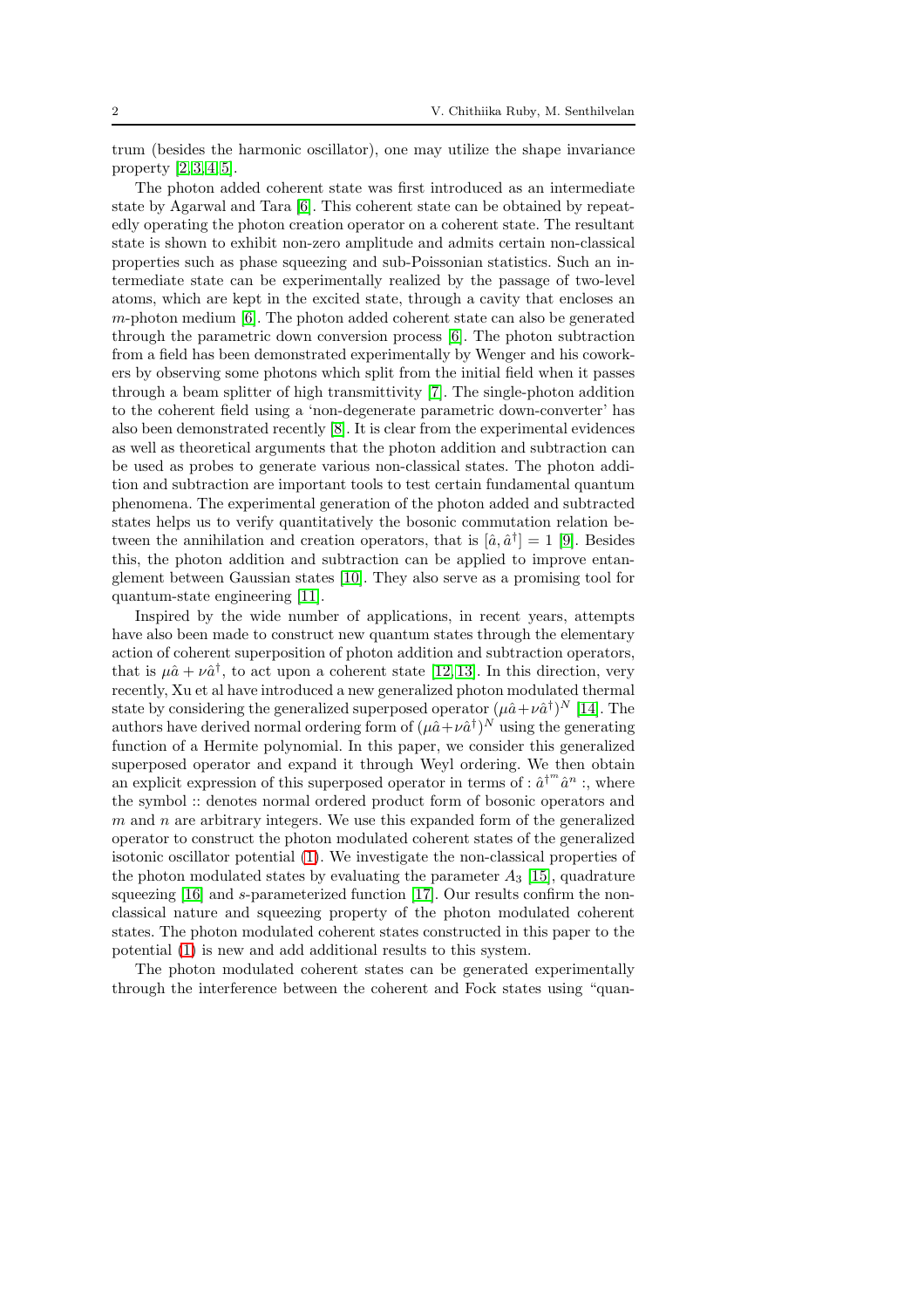tum catalysis" [\[18\]](#page-13-7). In a recently proposed quantum catalysis technique [\[19\]](#page-13-8), the interference is acheived through the variable beam splitter that comprises a polarizing beam splitter, a half-wave plate and interference beam splitter. Though this technique, the probability amplitude of a coherent state is modulated by means of photons (Fock states). Hence, the conditional preparation of this kind of multi-photon states shows the tunability into the non-classical regime which finds applications in quantum metrology, computation and communication [\[19\]](#page-13-8). Motivated by this experimental progress, we intend to construct photon modulated coherent states for the generalized isotonic oscillator.

In the following section, we recall the construction of coherent states for the generalized isotonic oscillator. In Sec. 3, we express the superposed operator  $(\mu \hat{a} + \nu \hat{a}^{\dagger})^N$  through Weyl ordering. We construct the photon modulated coherent states for the generalized isotonic oscillator in Sec. 4. In Sec. 5, we evaluate the parameter  $A_3$ , quadrature squeezing identities, s-parameterized quasi-probability distribution function and the fidelity. Finally, we summarize our results in Sec. 6.

## 2 Generalized isotonic oscillator

Very recently we have constructed the annihilation and creation operators satisfying the Heisenberg-Weyl algebra for the following generalized isotonic oscillator potential [\[3,](#page-12-2) [4\]](#page-12-3)

<span id="page-2-0"></span>
$$
V(x) = x^2 + 8\frac{(2x^2 - 1)}{(2x^2 + 1)^2}.
$$
 (1)

The Schrödinger equation associated with this potential admits the following eigenfunctions and eigenvalues [\[20\]](#page-13-9),

<span id="page-2-1"></span>
$$
\psi_n(x) = N_n \frac{\mathcal{P}_n(x)}{(1 + 2x^2)} e^{-x^2/2},\tag{2}
$$

$$
E_n = -\frac{3}{2} + n, \quad n = 0, 3, 4, \dots
$$
 (3)

respectively, where the normalization constant is given by

$$
N_n = \left[\frac{(n-1)(n-2)}{2^n n! \sqrt{\pi}}\right]^{1/2}, \quad n = 0, 3, 4, .... \tag{4}
$$

The newly defined P-Hermite polynomials are given by

$$
\mathcal{P}_n(x) = \begin{cases} 1, & \text{if } n = 0, \\ H_n(x) + 4nH_{n-2}(x) + 4n(n-3)H_{n-4}(x), & \text{if } n = 3, 4, 5, \dots \end{cases}
$$
 (5)

While deriving the expressions [\(2\)](#page-2-1) and [\(3\)](#page-2-1), Planck's constant  $(h)$  and the mass  $(m_0)$  are absorbed suitably.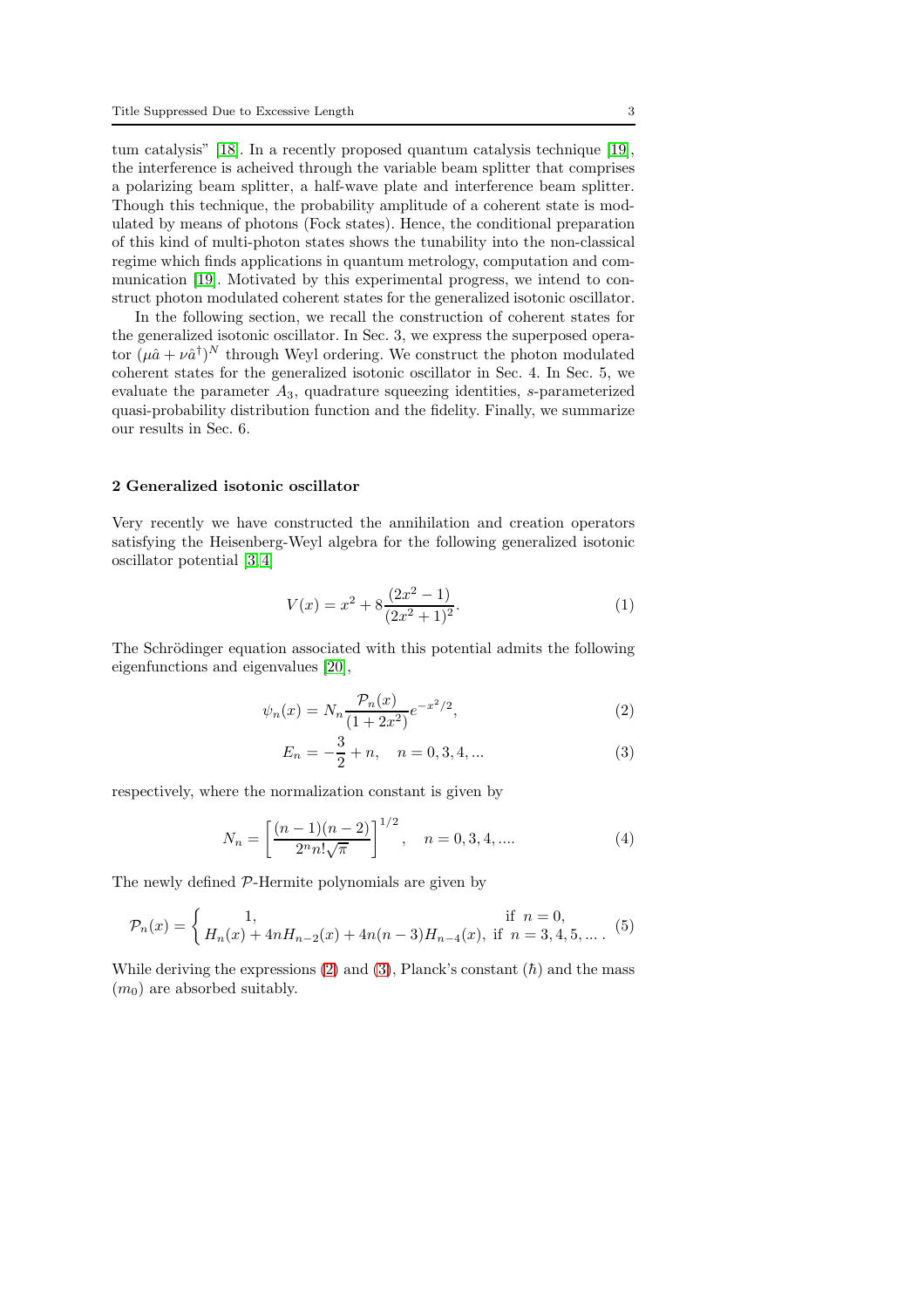In our earlier studies, besides the number states [\(2\)](#page-2-1), we have shown that the potential [\(1\)](#page-2-0) admits coherent states and various non-classical states including nonlinear coherent states and nonlinear squeezed states  $[3, 4, 21]$  $[3, 4, 21]$  $[3, 4, 21]$  $[3, 4, 21]$ . While exploring the ladder operators from the recurrence relations, involving the eigenfunctions [\(2\)](#page-2-1), we obtained them only as f-deformed ones [\[3\]](#page-12-2). In other words, these deformed operators act on the number states to yield

$$
\hat{N}_{-}|n\rangle = \sqrt{n} \ f(n) \ |n-1\rangle,\tag{6}
$$

$$
\hat{N}_+|n\rangle = \sqrt{n+1} \, f(n+1) \, |n+1\rangle,\tag{7}
$$

with  $f(n) = \sqrt{(n-1)(n-3)}$ . We considered these operators as f-deformed partner of the generalized isotonic oscillator [\(1\)](#page-2-0). By transforming them into new ones, namely

$$
\hat{a} = \sqrt{\frac{\hat{n} - 2}{\hat{N}_{-} \hat{N}_{+}}} \hat{N}_{-}, \qquad \hat{a}^{\dagger} = \hat{N}_{+} \sqrt{\frac{\hat{n} - 2}{\hat{N}_{-} \hat{N}_{+}}}, \qquad (8)
$$

so that the new ones are self-adjoint to each other and their combination satisfy the Heisenberg-Weyl algebra (for more details one may refer Refs. [\[3,](#page-12-2) [4\]](#page-12-3)), that is

$$
[\hat{a}, \hat{a}^{\dagger}]|n\rangle = |n\rangle, \quad [\hat{a}^{\dagger}\hat{a}, \hat{a}]|n\rangle = -\hat{a}|n\rangle, \quad [\hat{a}^{\dagger}\hat{a}, \hat{a}^{\dagger}]|n\rangle = \hat{a}^{\dagger}|n\rangle. \tag{9}
$$

We then proved that the new operators factorize the Hamiltonian  $\hat{H}' = \hat{H} + E_0$ as  $\hat{H} = \hat{a}^{\dagger} \hat{a}$ , where  $\hat{H}$  is the Hamiltonian associated with the potential [\(1\)](#page-2-0).

In this way we have obtained the annihilation and creation operators for the generalized isotonic oscillator potential [\(1\)](#page-2-0) that possesses linear energy spectrum as in the case of harmonic oscillator. We have also obtained the coherent states,

<span id="page-3-0"></span>
$$
|\zeta\rangle = e^{-|\zeta|^2/2} \sum_{n=0}^{\infty} \frac{\zeta^n}{\sqrt{n!}} |n+3\rangle.
$$
 (10)

In Sec. 4, we consider this coherent state,  $|\langle \rangle$ , as input state to construct photon modulated coherent state.

# 3 Weyl-ordered form of  $(\mu \hat{a} + \nu \hat{a}^\dagger)^N$

We construct photon modulated coherent states of the generalized isotonic oscillator potential [\(1\)](#page-2-0) by expanding the superposed operator  $(\mu \hat{a} + \nu \hat{a}^{\dagger})^N$ through Weyl ordering method. Here  $\mu$  and  $\nu$  are complex parameters and N is a real integer. We then obtain an explicit expression of this superposed operator in terms of :  $\hat{a}^{\dagger^m}\hat{a}^n$  :, where the symbol :: denotes normal ordered product of bosonic operators and  $m$  and  $n$  are real integers. We mention here that this generalized superposed operator  $(\mu \hat{a} + \nu \hat{a}^{\dagger})^N$  is not a Hermitian.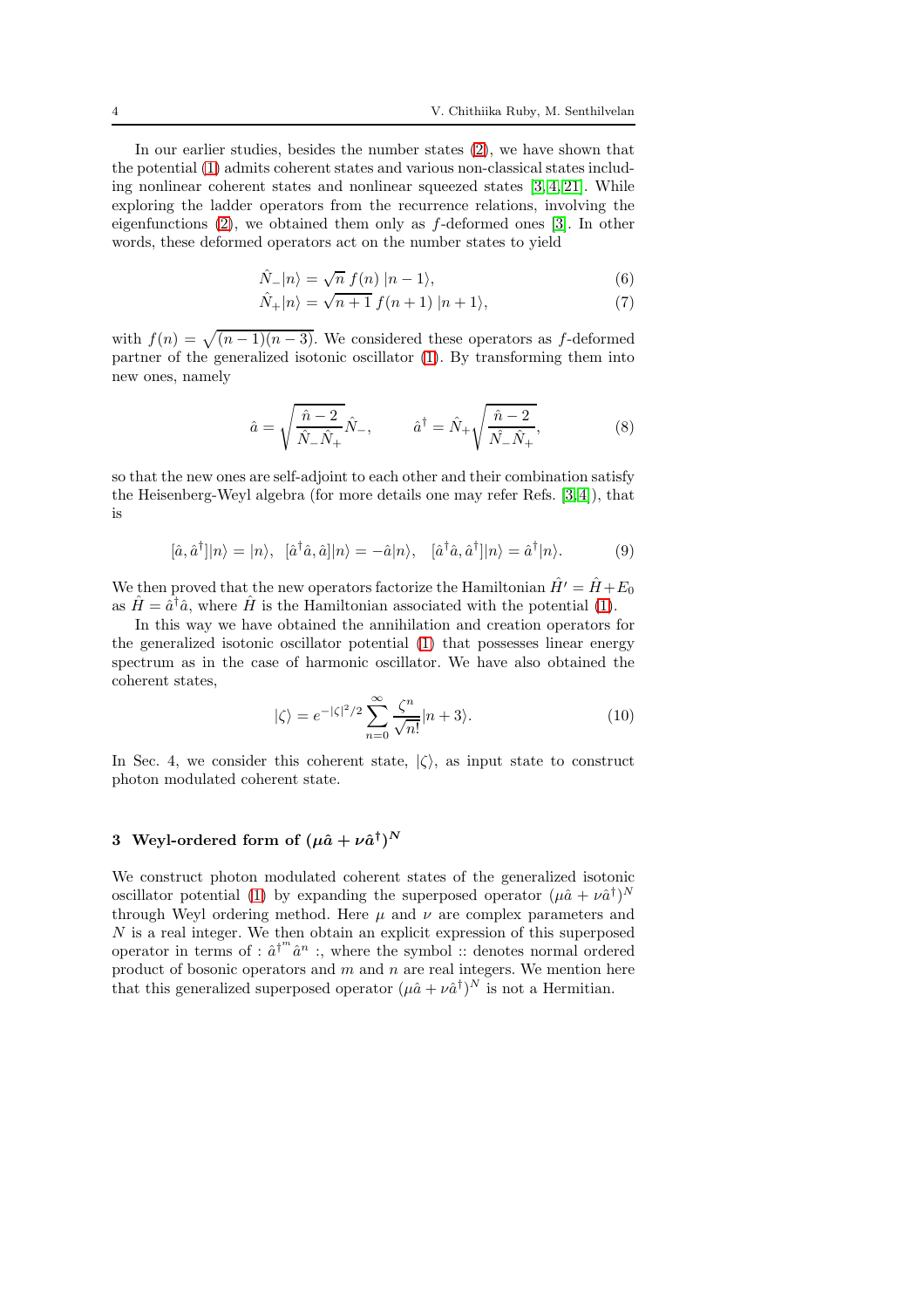To begin with, we expand this function in terms of power series [\[22\]](#page-13-11), that is <sub>N</sub>

<span id="page-4-0"></span>
$$
\left[ (\mu \hat{a} + \nu \hat{a}^{\dagger})^N \right]_W = \sum_{k=0}^N \binom{N}{k} \left[ (\mu \hat{a})^k \left( \nu \hat{a}^{\dagger} \right)^{N-k} \right]_W, \tag{11}
$$

where  $W$  denotes Weyl ordering and  $N$  is an integer. Recalling the Weyl ordering method for the operator  $(\hat{a}^n \hat{a}^{\dagger^m})_W$  [\[15\]](#page-13-4)

$$
\left(\hat{a}^n \hat{a}^{\dagger^m}\right)_W = (-1)^m : \mathcal{H}_{m,n}(z, -z^*) : \tag{12}
$$

where

$$
\mathcal{H}_{m,n}(z,-z^*) = m! \; n! \sum_{k=0}^{\min(m,n)} \frac{\left(\frac{-1}{2}\right)^k \left(-z^*\right)^{m-k} z^{n-k}}{k! (m-k)! (n-k)!},\tag{13}
$$

is the two parameter Hermite polynomial and  $z$  is the coherent state eigenvalue. Equation [\(11\)](#page-4-0) can now be expanded to yield

<span id="page-4-1"></span>
$$
\left[ (\mu \hat{a} + \nu \hat{a}^\dagger)^N \right]_W = \nu^N N! \sum_{k=0}^N \left( \frac{\mu}{\nu} \right)^k \sum_{l=0}^{\min(N-k,k)} \frac{\left( \frac{1}{2} \right)^l : \hat{a}^{\dagger^{N-k-l}} \hat{a}^{k-l} :}{l! \left( k-l \right)! \left( N-k-l \right)!}.
$$
\n(14)

We have derived an expression which is stated in terms of normal ordering  $:\hat{a}^{\dagger}\hat{a}$  :. We consider [\(14\)](#page-4-1) as the desired expression because the physical quantities can now be expressed in terms of the coherent state eigenvalues. Using this expression, we construct the photon modulated coherent states of [\(1\)](#page-2-0) for the coherent state  $|\zeta\rangle$  given in [\(10\)](#page-3-0).

## 4 Photon modulated coherent states

Photon modulated coherent states of the generalized isotonic oscillator can be obtained by letting the operator  $(\mu \hat{a} + \nu \hat{a}^{\dagger})^N$ , given in [\(14\)](#page-4-1), to act on its coherent states, that is

<span id="page-4-3"></span>
$$
|N,\zeta\rangle = \mathcal{N}_{\mu,\nu,N} \left(\mu \hat{a} + \nu \hat{a}^{\dagger}\right)^N |\zeta\rangle
$$
  
=  $\mathcal{N}_{\mu,\nu,N} \nu^N N! \sum_{k=0}^N \left(\frac{\mu}{\nu}\right)^k \sum_{l=0}^{\min(N-k,k)} \frac{\left(\frac{1}{2}\right)^l : \hat{a}^{\dagger^{N-k-l}} \hat{a}^{k-l} :}{l! (k-l)! (N-k-l)!} |\zeta\rangle, (15)$ 

where  $\mathcal{N}_{\mu,\nu,N}$  is the normalization constant. We fix the constant,  $\mathcal{N}_{\mu,\nu,N}$ , from the normalization condition  $\langle N, \zeta | N, \zeta \rangle = 1$  which in turn provides

<span id="page-4-2"></span>
$$
\mathcal{N}_{\mu,\nu,N}^{-2} = |\nu|^{2N} (N!)^2 \sum_{k=0}^N \left(\frac{|\mu|}{|\nu|}\right)^{2k} \times \sum_{l=0}^{\min(N-k,k)} \frac{\left(\frac{1}{4}\right)^l \langle \zeta | : \hat{a}^{\dagger^{k-l}} \hat{a}^{N-k-l} : : \hat{a}^{\dagger^{N-k-l}} \hat{a}^{k-l} : |\zeta\rangle}{(l! (k-l)! (N-k-l)!)^2}.
$$
 (16)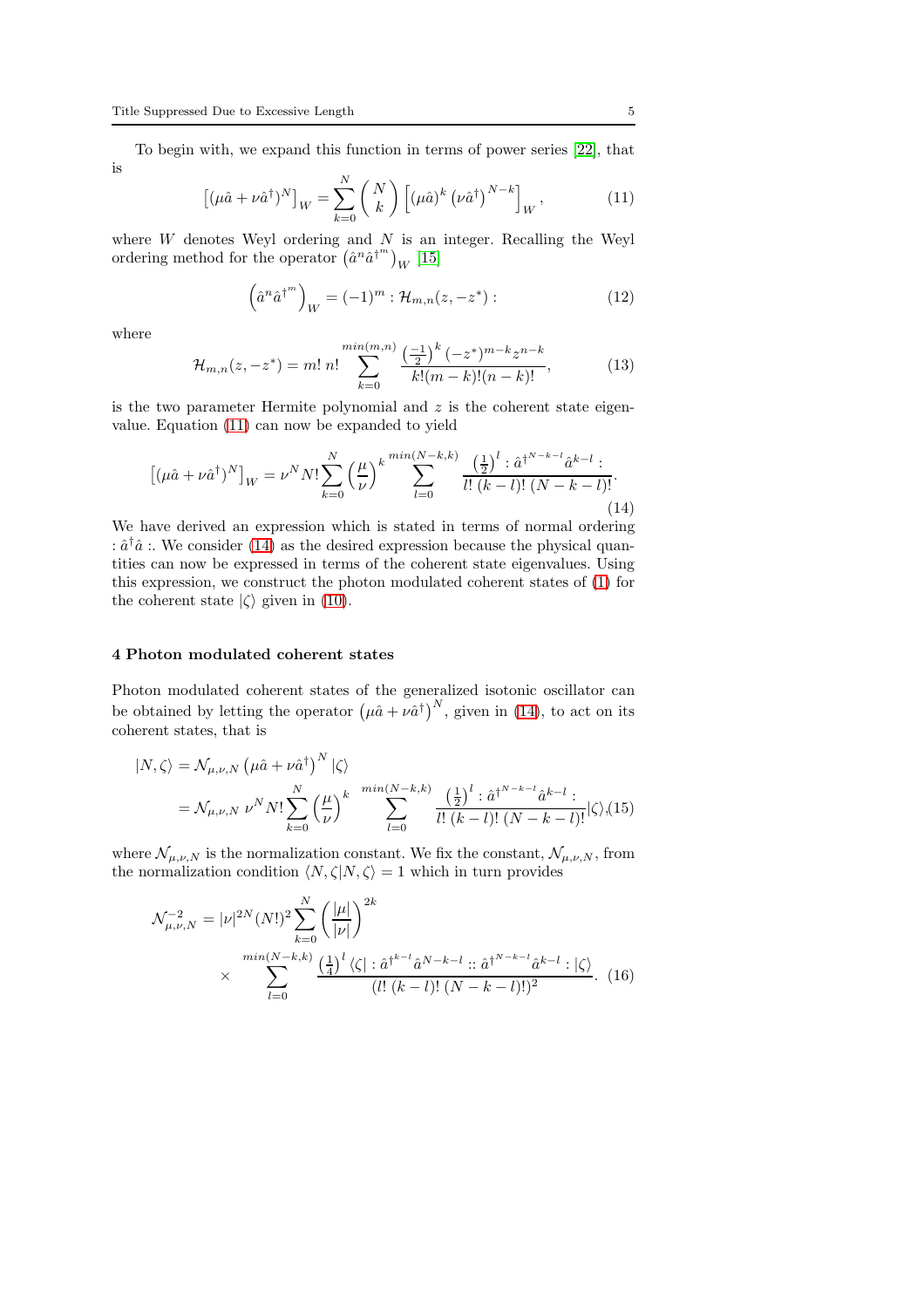To evaluate the above expression [\(16\)](#page-4-2) we insert the complete relation of the coherent states,  $\frac{1}{\pi} \int_{-\infty}^{\infty} |\alpha \rangle \langle \alpha | d^2 \alpha = 1$ , so that Eq. [\(16\)](#page-4-2) becomes

<span id="page-5-0"></span>
$$
\mathcal{N}_{\mu,\nu,N}^{-2} = |\nu|^{2N} (N!)^2 \sum_{k=0}^N \left( \frac{|\mu|}{|\nu|} \right)^{2k} \sum_{l=0}^{\min(N-k,k)} \frac{\left( \frac{1}{4} \right)^l}{\pi (l! \ (k-l)! \ (N-k-l)!)^2} \times \int_{-\infty}^{\infty} \langle \zeta | : \hat{a}^{\dagger^{k-l}} \hat{a}^{N-k-l} : |\alpha \rangle \langle \alpha | : \hat{a}^{\dagger^{N-k-l}} \hat{a}^{k-l} : |\zeta \rangle \, d^2 \alpha. \tag{17}
$$

We first evaluate the integral (which we call it as  $G$ ) appearing in [\(17\)](#page-5-0). Evaluating the matrix elements of  $\hat{a}^{\dagger^{k-l}} \hat{a}^{N-k-l}$  and  $\hat{a}^{\dagger^{N-k-l}} \hat{a}^{k-l}$  of the coherent states, we get

$$
G = e^{-\frac{|\zeta|^2}{2}} |\zeta|^{2(k-l)} \int_{-\infty}^{\infty} e^{-|\alpha|^2 + \zeta^* \alpha + \zeta \alpha^*} |\alpha|^{2(N-k-l)} d^2 \alpha \qquad (18)
$$

which can be re-expressed as

$$
G = e^{-\frac{|\zeta|^2}{2}} |\zeta|^{2(k-l)} \frac{\partial^{2(N-k-l)}}{\partial \zeta^{N-k-l} \partial \zeta^{*N-k-l}} \int_{-\infty}^{\infty} e^{-|\alpha|^2 + \zeta^* \alpha + \zeta \alpha^*} d^2\alpha. (19)
$$

Now employing the integral formula  $\int_{-\infty}^{\infty} e^{-|z|^2 + az + bz^*} d^2z = \pi e^{ab}$ , we find

<span id="page-5-1"></span>
$$
G = \pi e^{-\frac{|\zeta|^2}{2}} |\zeta|^{2(k-l)} \frac{\partial^{2(N-k-l)}}{\partial \zeta^{N-k-l} \partial \zeta^{*N-k-l}} \left( e^{|\zeta|^2} \right)
$$

$$
= \pi e^{-\frac{|\zeta|^2}{2}} |\zeta|^{2(k-l)} \frac{\partial^{N-k-l}}{\partial \zeta^{N-k-l}} \left( e^{|\zeta|^2} \zeta^{N-k-l} \right)
$$

$$
= \pi |\zeta|^{2(k-l)} (N-k-l)! \mathcal{L}_{N-k-l} \left( -|\zeta|^2 \right). \tag{20}
$$

To obtain the last expression in [\(20\)](#page-5-1) we have used the Rodrigues' formula  $\mathcal{L}_n(x) = \frac{e^x}{n!}$ n!  $\partial^n$  $\frac{\partial}{\partial x^n}(e^{-x}x^n)$ , where  $\mathcal{L}_n(x)$  is the Laguerre polynomial of order n. Substituting [\(20\)](#page-5-1) in [\(17\)](#page-5-0), we obtain the normalization constant for the

photon modulated coherent states  $|N,\zeta\rangle$  of the form

<span id="page-5-2"></span>
$$
\mathcal{N}_{\mu,\nu,N}^{-2} = |\nu|^{2N} (N!)^2 \sum_{k=0}^N \left(\frac{|\mu|}{|\nu|}\right)^{2k} \times \sum_{l=0}^{\min(N-k,k)} \frac{\left(\frac{1}{4}\right)^l |\zeta|^{2(k-l)} (N-k-l)! \mathcal{L}_{N-k-l} \left(-|\zeta|^2\right)}{(l! (k-l)! (N-k-l)!)^2}.
$$
 (21)

In the case  $N = 0$  and  $\mu = \nu = 0$ , we find  $\mathcal{N}_{\mu,\nu,N}^{-2} = 1$ . When  $\mu = 0$ ,  $\nu = 1$ and  $N \neq 0$ , we obtain

<span id="page-5-3"></span>
$$
\mathcal{N}_{0,1,N}^{-2} = N! \mathcal{L}_N \left( -|\zeta|^2 \right),\tag{22}
$$

which is the normalization constant of the photon added coherent state [\[6\]](#page-12-5). When  $\mu = 1$ ,  $\nu = 0$  and  $N \neq 0$ , all the terms in the expression [\(21\)](#page-5-2) vanish except  $k = N$  which in turn yield  $|\zeta|^{2N}$ . Our result confirms that the normalization constant [\(21\)](#page-5-2) generalizes the normalization constant of the photon added coherent state (vide [\(22\)](#page-5-3)) and photon subtracted coherent state.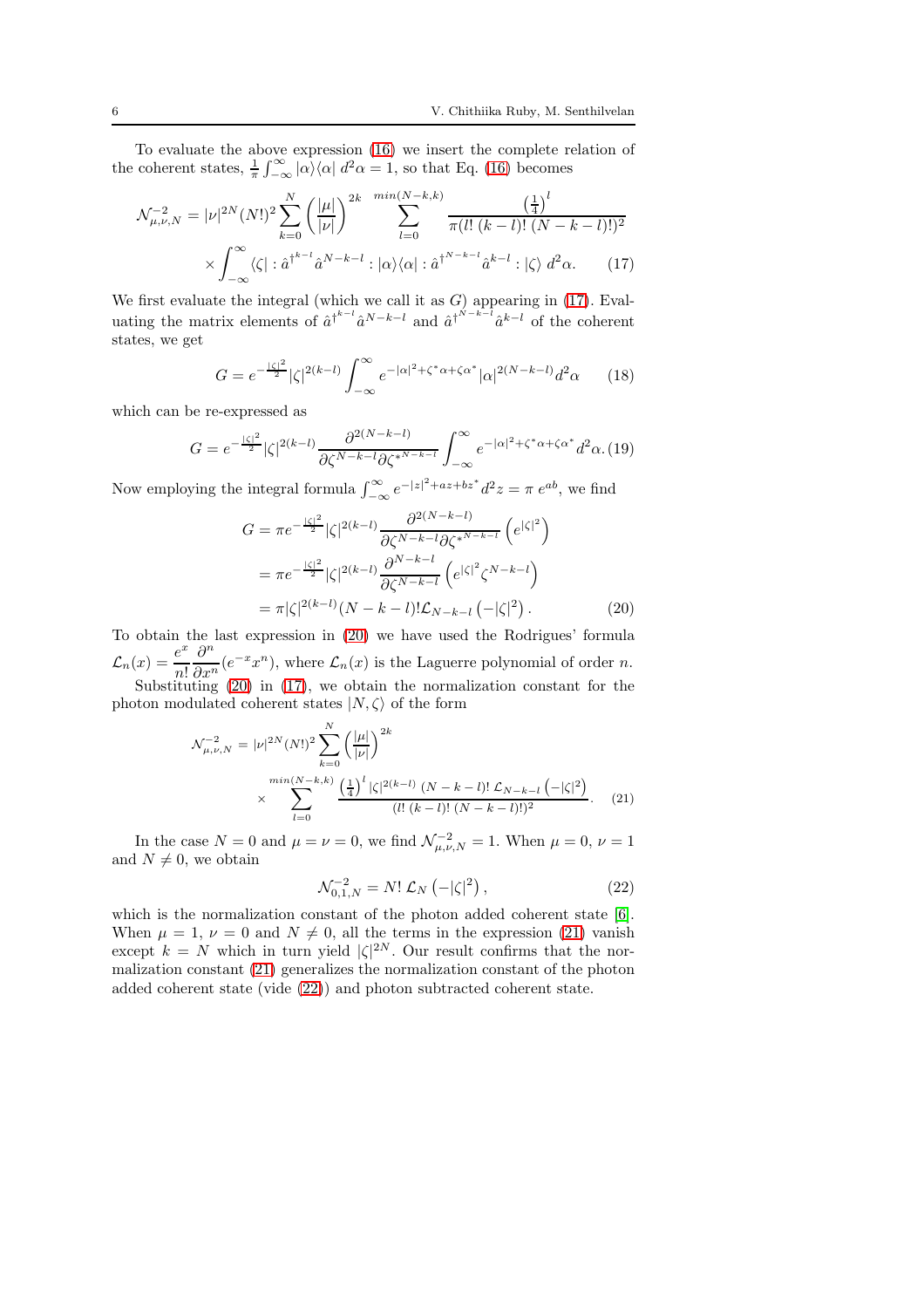## 5 Photon statistical properties of the photon modulated coherent states

In this section, we investigate the classical and non-classical properties of the constructed photon modulated coherent states. For this purpose, we calculate the quantities (i)  $A_3$ -parameter, (ii) quadrature squeezing and (iii) sparameterized quasi probability distribution function.

#### 5.1  $A_3$ -parameter

To test the non-classical character of the photon modulated coherent states  $|N,\zeta\rangle$ , we investigate the parameter  $A_3$ . The parameter  $A_3$  can be calculated from the expression [\[15\]](#page-13-4),

<span id="page-6-1"></span>
$$
A_3 = \frac{\det m^{(3)}}{\det \mu^{(3)} - \det m^{(3)}},\tag{23}
$$

where

<span id="page-6-0"></span>
$$
m^{(3)} = \begin{pmatrix} 1 & m_1 & m_2 \\ m_1 & m_2 & m_3 \\ m_2 & m_3 & m_4 \end{pmatrix} \text{ and } \mu^{(3)} = \begin{pmatrix} 1 & \mu_1 & \mu_2 \\ \mu_1 & \mu_2 & \mu_3 \\ \mu_2 & \mu_3 & \mu_4 \end{pmatrix}.
$$
 (24)

In the expression [\(24\)](#page-6-0),  $m_j = \langle \hat{a}^{\dagger} \hat{a}^j \rangle$  and  $\mu_j = \langle (\hat{a}^\dagger \hat{a})^j \rangle$ ,  $j = 1, 2, 3, 4$ . This parameter was introduced as a counterpart to the Mandel's parameter Q. To test the non-classical character of the field even if it does not exhibit the squeezing and sub-Poissonian statistics, the Mandel's parameter Q is generalized to a quantity  $m^{(n)}$  formed from the moments of Glauber-Sudarshan function  $(P)$ ,  $\hat{m}_n = \hat{b}^{\dagger n} \hat{b}^n$ , where  $\hat{b}$  and  $\hat{b}^{\dagger}$  are the annihilation and creation operators of the harmonic oscillator. To normalize  $m^{(n)}$  another quantity  $\mu^{(n)}$ , where  $\hat{\mu}^{(n)} = (\hat{b}^{\dagger} \hat{b})^n$ , which is formed from the moments of number distribution has also been introduced. The normalized quantity with  $n = 3$  obtained from  $m^{(n)}$ and  $\mu^{(n)}$  is termed as parameter  $A_3$  (vide Eq. [\(23\)](#page-6-1)).

For the coherent and vacuum states det  $m^{(3)} = 0$  and for a Fock state  $\det m^{(3)} = -1$  and  $\det \mu^{(3)} = 0$ . For the non-classical states  $\det m^{(3)} < 0$  and since det  $\mu^{(3)} > 0$ , it follows that the parameter  $A_3$  lies between 0 and -1.

To calculate the parameter  $A_3$ , we evaluate  $m_j$ 's and  $\mu_j$ 's,  $j = 1, 2, 3, 4$ , for the photon modulated coherent states  $|N,\zeta\rangle$  as

<span id="page-6-2"></span>
$$
m_j = \mathcal{N}_{\mu,\nu,N}^2 \frac{|\nu|^{2N} (N!)^2}{\pi^2} \sum_{k=0}^N \left(\frac{|\mu|}{|\nu|}\right)^{2k} \sum_{l=0}^{min(N-k,k)} \frac{\left(\frac{1}{4}\right)^l}{(l! (k-l)! (N-k-l)!)^2}
$$

$$
\times \int_{-\infty}^{\infty} \int_{-\infty}^{\infty} \langle \zeta | : \hat{a}^{\dagger^{k-l}} \hat{a}^{N-k-l} : |\alpha\rangle \langle \alpha | : \hat{a}^{\dagger^j} \hat{a}^j : \beta \rangle \langle \beta | : \hat{a}^{\dagger^{N-k-l}} \hat{a}^{k-l} : |\zeta\rangle
$$

$$
\times d^2 \alpha d^2 \beta. \qquad (25)
$$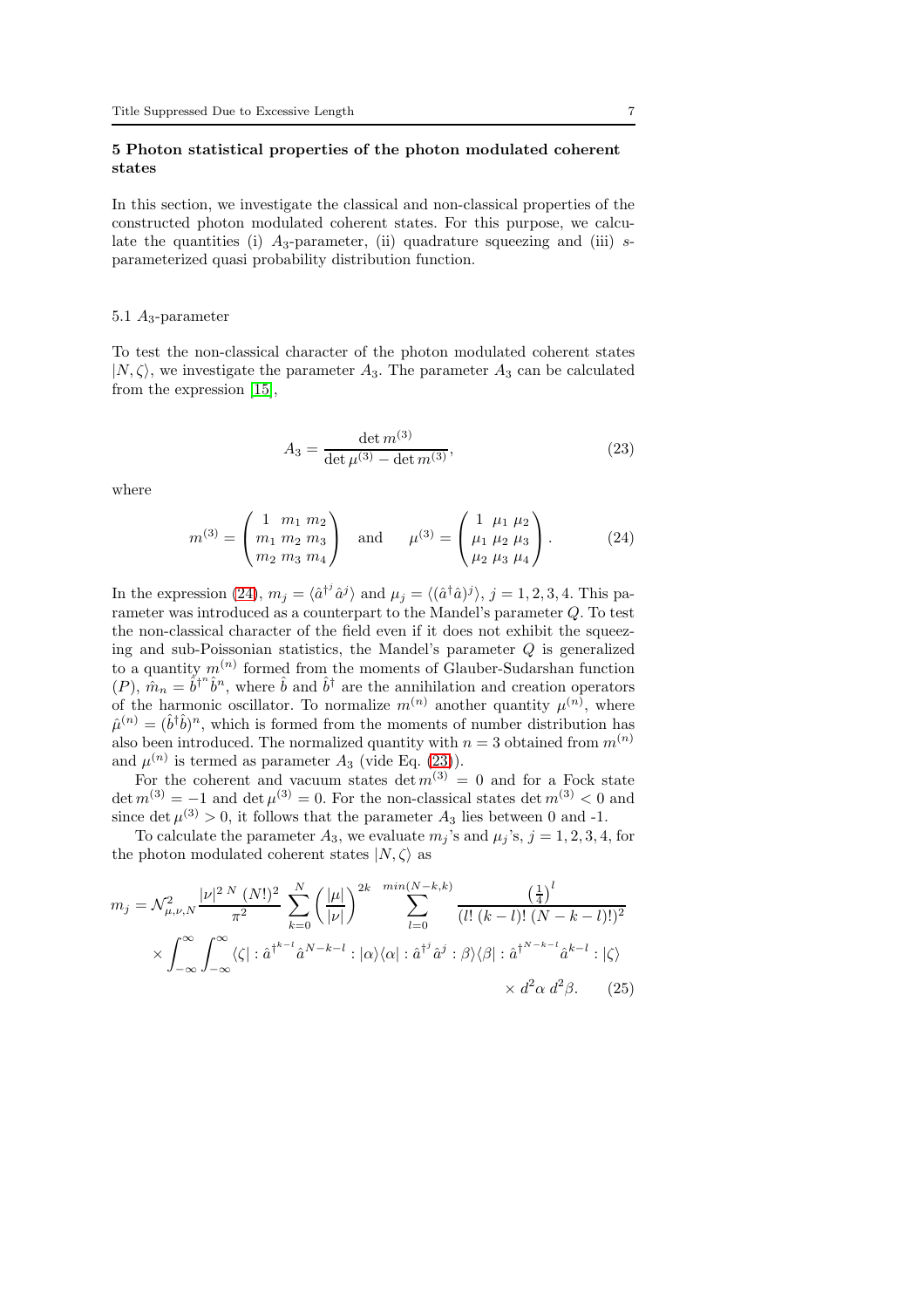The double integral appearing in [\(25\)](#page-6-2) can be evaluated in the same manner as in the case of finding the normalization constant. We skip this rather lengthy and straightforward derivation and the final form of the expression reads

<span id="page-7-0"></span>
$$
m_j = \mathcal{N}_{\mu,\nu,N}^2 |\nu|^{2N} (N!)^2 \sum_{k=0}^N \left(\frac{|\mu|}{|\nu|}\right)^{2k} \sum_{l=0}^{\min(N-k,k)} \frac{\left(\frac{1}{4}\right)^l |\zeta|^{2(k-l)} (N-k-l+j)!}{(l! (k-l)! (N-k-l)!)^2} \times \mathcal{L}_{N-k-l+j}(-|\zeta|^2), \quad j = 1, 2, 3, 4. (26)
$$

Equation [\(26\)](#page-7-0) provides explicit expressions for the moments  $(m<sub>j</sub>)$  of the Glauber-Sudarshan function (P).

To evaluate the expression  $\mu_j = \langle (\hat{a}^\dagger \hat{a})^j \rangle$  we again express the quantity  $(\hat{a}^\dagger \hat{a})^j$  in Weyl ordering [\[1\]](#page-12-0)

<span id="page-7-1"></span>
$$
(\hat{a}^{\dagger}\hat{a})_W^j = \sum_{i=0}^j \sum_{r=0}^i \frac{(-1)^r (i-r)^j}{r! (i-r)!} : \hat{a}^{\dagger^j}\hat{a}^j : . \tag{27}
$$

Using [\(27\)](#page-7-1), we find

$$
\mu_{j} = \mathcal{N}^{2}_{\mu,\nu,N} |\nu|^{2N} (N!)^{2} \sum_{k=0}^{N} \left( \frac{|\mu|}{|\nu|} \right)^{2k} \sum_{i=0}^{j} \sum_{r=0}^{i} \frac{(-1)^{r} (i-r)^{j}}{r! (i-r)!}
$$

$$
\times \sum_{l=0}^{\min(N-k,k)} \frac{\left(\frac{1}{4}\right)^{l}}{(l! (k-l)! (N-k-l)! \pi)^{2}} \int_{-\infty}^{\infty} \int_{-\infty}^{\infty} \langle \zeta | : \hat{a}^{\dagger k-l} \hat{a}^{N-k-l} : |\alpha \rangle
$$

$$
\times \langle \alpha | : \hat{a}^{\dagger} \hat{a}^{i} : \beta \rangle \langle \beta | : \hat{a}^{\dagger N-k-l} \hat{a}^{k-l} : |\zeta \rangle d^{2} \alpha d^{2} \beta. (28)
$$

The double integral can be evaluated in the same manner as we done previously. The final result shows

<span id="page-7-2"></span>
$$
\mu_j = \mathcal{N}_{\mu,\nu,N}^2 |\nu|^{2N} (N!)^2 \sum_{k=0}^N \left( \frac{|\mu|}{|\nu|} \right)^{2k} \sum_{i=0}^j \sum_{r=0}^i \frac{(-1)^r (i-r)^j}{r! (i-r)!}
$$

$$
\times \sum_{l=0}^{\min(N-k,k)} \frac{\left(\frac{1}{4}\right)^l |\zeta|^{2(k-l)} (N-k-l+i)!}{(l! (k-l)! (N-k-l)!)^2} \mathcal{L}_{N-k-l+i}(-|\zeta|^2), \quad (29)
$$

which can be used to calculate  $\det \mu^{(3)}$ . Using the expressions [\(26\)](#page-7-0) and [\(29\)](#page-7-2) we can determine the parameter  $A_3$ .

From the expectation values, we work out the parameter  $A_3$ , for the states  $|N,\zeta\rangle$  with  $\zeta = re^{i\theta}$ , numerically. We plot the results in figure [1](#page-8-0) where we have drawn the parameter  $A_3$  against  $r (= |\zeta|)$ . The figures [1](#page-8-0) (a) and (b) demonstrate that the parameter  $A_3$  lies in-between 0 to -1 which ensures that the states given in [\(15\)](#page-4-3) are non-classical. Figure [1](#page-8-0) also reveals the fact that for large values of  $|\zeta|$  the parameter  $A_3$  goes to zero. We also observe that the negativity of the parameter  $A_3$  reduces while we increase the number N  $(figure 1(b)).$  $(figure 1(b)).$  $(figure 1(b)).$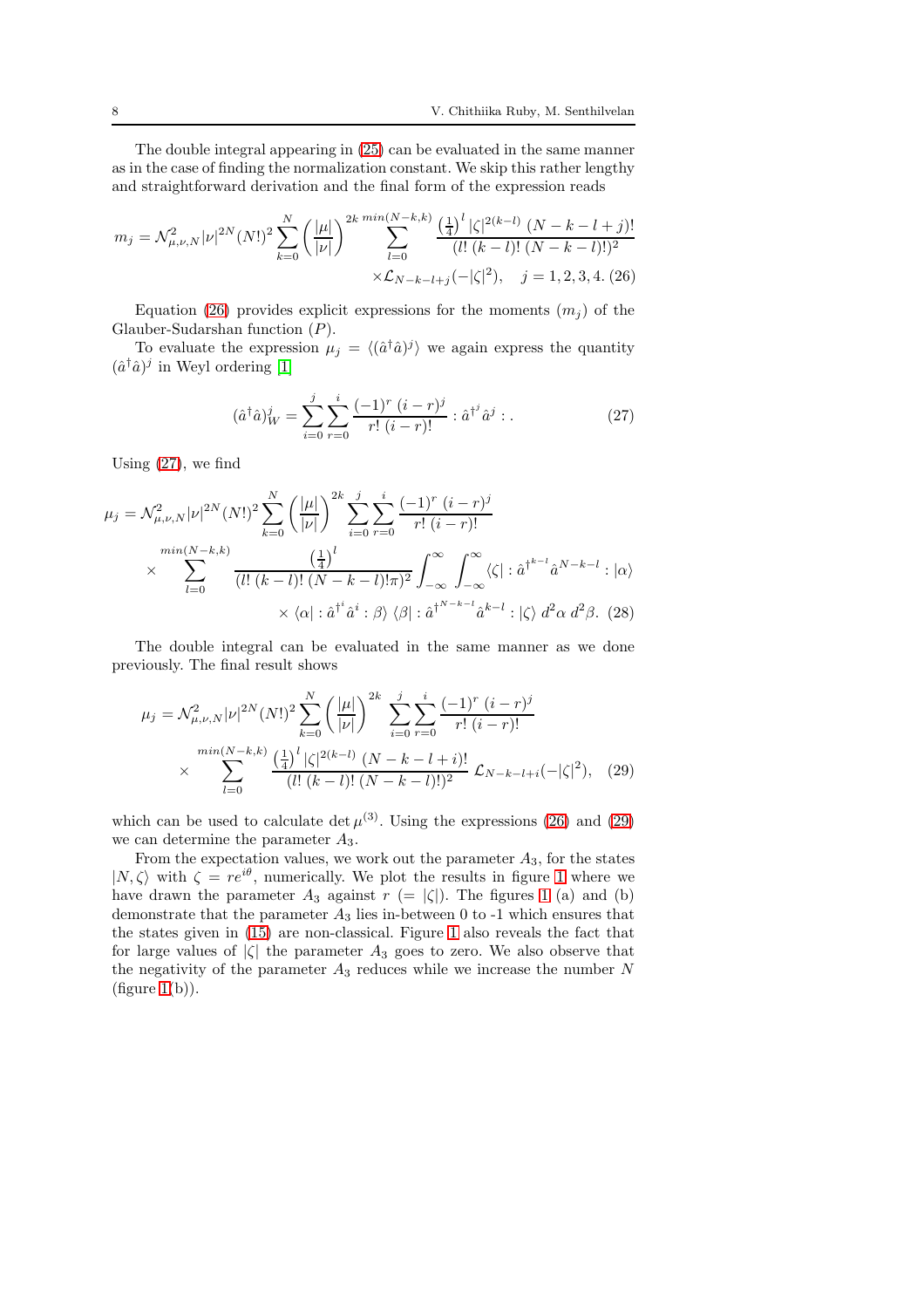

<span id="page-8-0"></span>**Fig. 1** The plot of the parameter  $A_3$  for photon modulated coherent states  $|N, \zeta\rangle$  with  $\mu = \frac{1}{3}$ ,  $\nu = \frac{2}{3}$  for different values of N as (a)  $N = 2$  and (b)  $N = 20$ .

## 5.2 Quadrature squeezing

The non-classical nature of a quantum state can also be confirmed by examining the degree of squeezing it possesses. We analyze the squeezing in two new conjugate variables, namely deformed position  $(X)$  and momentum  $(Y)$ coordinates, which are defined as [\[16\]](#page-13-5)

<span id="page-8-1"></span>
$$
\hat{X} = \frac{1}{\sqrt{2}}(\hat{a}^\dagger + \hat{a}), \qquad \hat{Y} = \frac{i}{\sqrt{2}}(\hat{a}^\dagger - \hat{a}). \tag{30}
$$

To analyze the squeezing in the quadratures  $\hat{X}$  and  $\hat{Y}$  in which the Heisenberg uncertainty relation holds,  $(\Delta \hat{X})^2 (\Delta \hat{Y})^2 \ge \frac{1}{4}$ , where  $\Delta \hat{X}$  and  $\Delta \hat{Y}$ denote uncertainties in  $\hat{X}$  and  $\hat{Y}$  respectively, we evaluate the following two inequalities, that is

$$
I_1 = \langle \hat{a}^2 \rangle + \langle \hat{a}^{\dagger} \rangle - \langle \hat{a} \rangle^2 - \langle \hat{a}^{\dagger} \rangle^2 - 2 \langle \hat{a} \rangle \langle \hat{a}^{\dagger} \rangle + 2 \langle \hat{a}^{\dagger} \hat{a} \rangle < 0,\tag{31}
$$

$$
I_2 = -\langle \hat{a}^2 \rangle - \langle \hat{a}^{\dagger} \rangle + \langle \hat{a} \rangle^2 + \langle \hat{a}^{\dagger} \rangle^2 - 2\langle \hat{a} \rangle \langle \hat{a}^{\dagger} \rangle + 2\langle \hat{a}^{\dagger} \hat{a} \rangle < 0,\tag{32}
$$

which can be derived from the squeezing condition  $(\Delta \hat{X})^2 < \frac{1}{2}$  or  $(\Delta \hat{Y})^2 < \frac{1}{2}$ by implementing the expressions given in [\(30\)](#page-8-1). The expectation values should be calculated with respect to the photon modulated coherent states  $|N,\zeta\rangle$  for which the squeezing property has to be examined.

The identities  $I_1$  and  $I_2$  are calculated numerically and plotted in figure [2.](#page-9-0) We have drawn the curves for  $N = 1, 2, 3, 6$  with  $\mu = \frac{1}{3}$  and  $\nu = \frac{2}{3}$ . The curves above and below 0 are associated with  $I_1$  and  $I_2$  respectively. The squeezing in Y can be observed for all values of  $\mu$ ,  $\nu$  and N which is clearly illustrated in figure [2.](#page-9-0) From our analysis we conclude that the states  $|N,\zeta\rangle$  are non-classical.

### 5.3 s-parameterized quasi-probability function

We also confirm the non-classicality nature of the photon modulated coherent states by studying the s-parameterized quasi-probability distribution function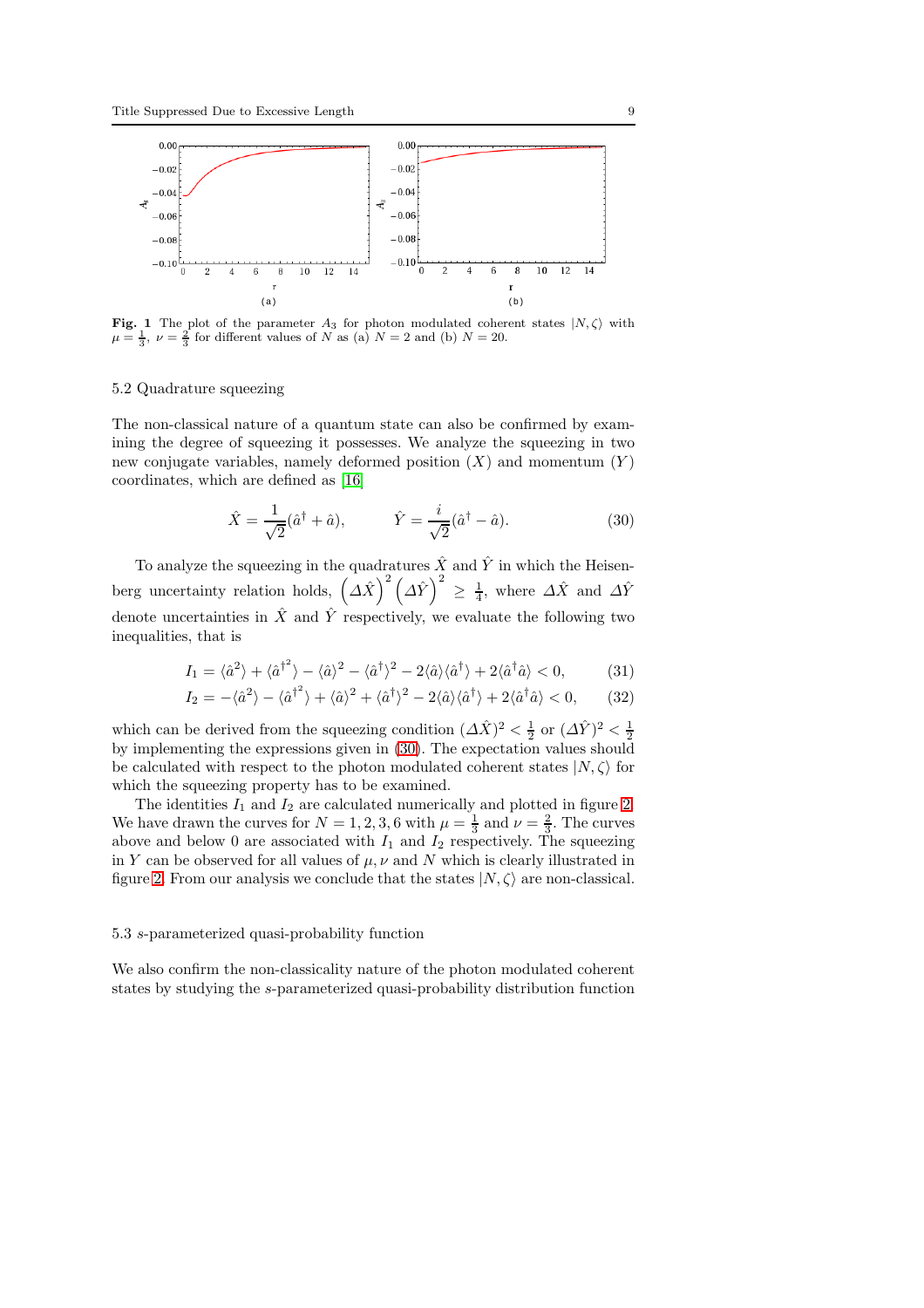

<span id="page-9-0"></span>Fig. 2 The plot of the identities for photon modulated coherent states  $|N,\zeta\rangle$  with  $\mu =$  $\frac{1}{3}$ ,  $\nu = \frac{2}{3}$  and  $N = 1, 2, 3, 6$ 

for the states  $(15)$ , with s is a continuous variable. The s-parameterized function was introduced by Cachill and Glauber as the generalized function that interpolates the Glauber-Sudarhsan P-function for  $s = 1$ , Wigner function W for  $s = 0$  and Husimi  $Q$ -function for  $s = -1$  [\[17\]](#page-13-6).

The s-parameterized quasi-probability distribution function,  $F(\gamma, s)$ , is the Fourier transform of the s-parameterized characteristic function [\[17,](#page-13-6) [23,](#page-13-12) [24\]](#page-13-13)

<span id="page-9-3"></span>
$$
F(\gamma, s) = Tr[\hat{\rho}\hat{T}(\gamma, s)],\tag{33}
$$

where

<span id="page-9-1"></span>
$$
\hat{T}(\gamma, s) = \frac{2}{1 - s} \hat{D}(\gamma) \exp\left(\ln \frac{1 + s}{s - 1} \hat{a}^\dagger \hat{a}\right) \hat{D}^{-1}(\gamma),\tag{34}
$$

is the s-parameterized characteristic function operator [\[25\]](#page-13-14) and  $\hat{D}(\gamma)$  is the displacement operator.

We express the operator function  $\exp\left(\lambda \hat{a}^\dagger \hat{a}\right)$ , where  $\lambda = \ln\left(\frac{s+1}{s-1}\right)$ , appearing in Eq. [\(34\)](#page-9-1), in terms of Weyl ordered form through the identity

<span id="page-9-2"></span>
$$
e^{-\lambda \hat{a}^{\dagger}\hat{a}} = \frac{2}{1 + e^{-\lambda}} \exp\left(\frac{-2(1 - e^{-\lambda})}{1 + e^{-\lambda}} : \hat{a}^{\dagger}\hat{a}:\right).
$$
 (35)

To obtain the s-parameterized quasi-probability distribution function for the photon modulated coherent states,  $\hat{\rho} = |N, \zeta\rangle \langle N, \zeta|$ , we first determine the operator  $\hat{T}(\gamma, s)$  by substituting the expression [\(35\)](#page-9-2) in [\(34\)](#page-9-1). We then insert the obtained expression in [\(33\)](#page-9-3). Doing so we find

<span id="page-9-4"></span>
$$
F(\gamma, s) = \frac{2 \mathcal{N}_{\mu, \nu, N}^{2} |\nu|^{2N} (N!)^{2}}{\pi^{4} (1 - s)} \sum_{k=0}^{N} \left(\frac{|\mu|}{|\nu|}\right)^{2k} \sum_{l=0}^{min(N-k, k)} \frac{\left(\frac{1}{4}\right)^{l}}{(l! (k-l)! (N-k-l)!)^{2}}
$$

$$
\times \oint \oint \oint \oint \oint \langle \zeta | \hat{G}_{N}^{\dagger} | \alpha \rangle \langle \alpha | D(\gamma) | \beta \rangle \langle | \beta | \exp \left(-2\frac{1 - e^{-\lambda}}{1 + e^{-\lambda}} : \hat{a}^{\dagger} \hat{a} : \right) | \xi \rangle
$$

$$
\times \langle \xi | D^{-1}(\gamma) | \eta \rangle \langle \eta | \hat{G}_{N} | \zeta \rangle d^{2} \alpha d^{2} \beta d^{2} \xi d^{2} \eta, \qquad (36)
$$

Equation [\(36\)](#page-9-4) has been obtained by taking into account the completeness relation  $\frac{1}{\pi} \oint |\alpha\rangle\langle\alpha| d^2\alpha = 1$  four times.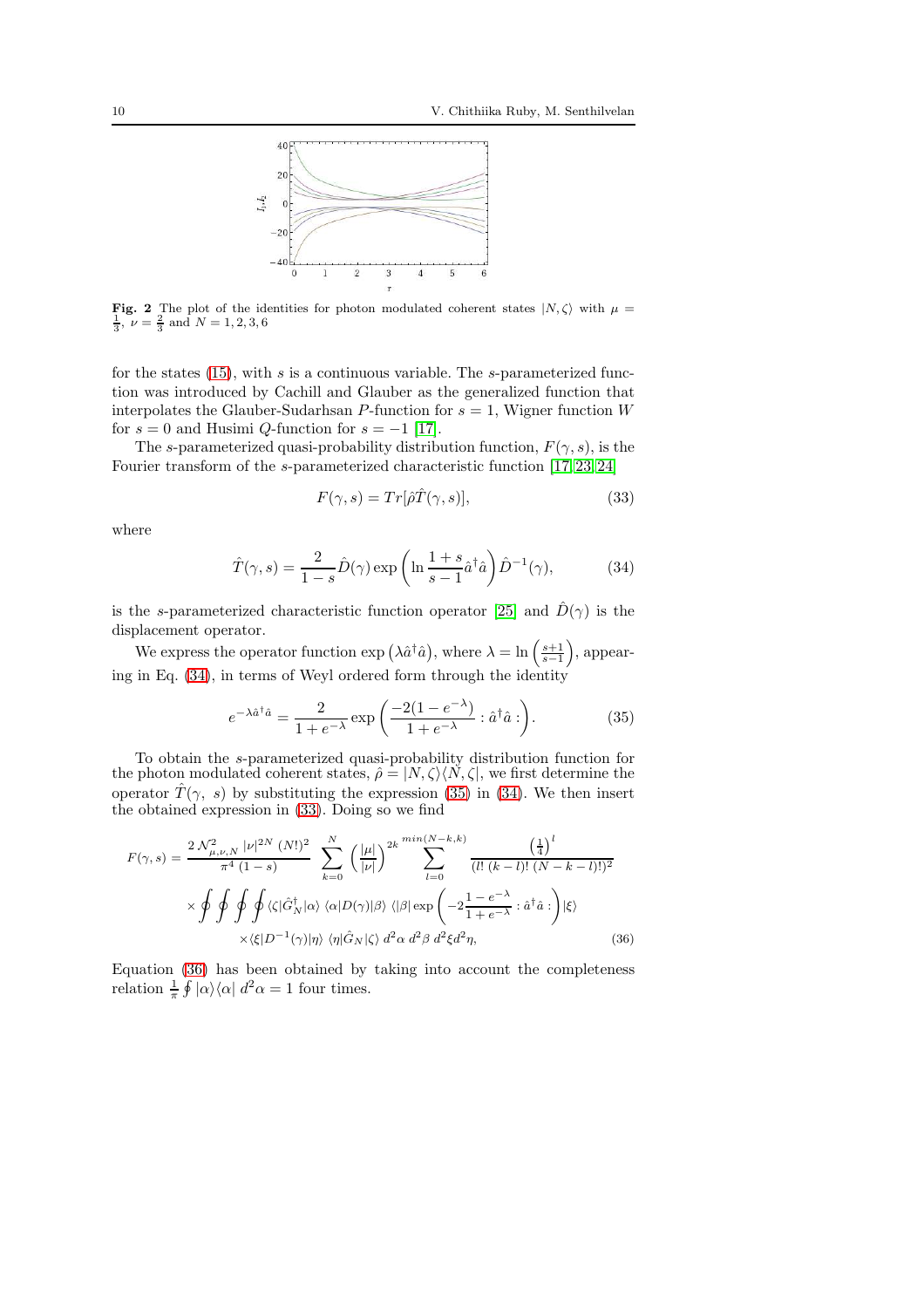As usual, we first evaluate the integrals appearing in [\(36\)](#page-9-4). After a very lengthy calculation we arrive at

<span id="page-10-0"></span>
$$
\hat{F}(\gamma, s) = \frac{2 \mathcal{N}_{\mu, \nu, N}^2 |\nu|^{2N} (N!)^2}{\pi^2 (1 - s)} \exp\left[ -\frac{2 + s}{s} (|\gamma|^2 + |\zeta|^2) + \left(\frac{s + 1}{s}\right) (\gamma^* \zeta + \gamma \zeta^*) \right]
$$
\n
$$
\times \sum_{k=0}^N \left( \frac{|\mu|}{|\nu|} \right)^{2k} \sum_{l=0}^{\min(N-k, k)} \frac{\left(\frac{1}{4}\right)^l |\zeta|^{2(k-l)} (N - k - l)!}{(l! (k - l)! (N - k - l)!)^2} \left(\frac{s - 2}{s}\right)^{N - k - l}
$$
\n
$$
\times \mathcal{L}_{N-k-l} \left[ \frac{2|\gamma|^2}{s + 2} - \frac{2 + s}{s} |\gamma|^2 + \frac{s + 1}{s} (\gamma^* \zeta + \gamma \zeta^*) \right],
$$
\n(37)

where  $\mathcal{L}_n$  is the Laguerre polynomial of order n.



<span id="page-10-1"></span>Fig. 3 The plot of the quasi distribution function  $F(\gamma, s)$  for photon modulated coherent states  $|N,\zeta\rangle$  with (a)  $s = 1.2$ ,  $\mu = 0.001$ ,  $\nu = 1.2$  and  $N = 2$  and (b)  $s = 1.2$ ,  $\mu = 0.001$ ,  $\nu =$ 1.2,  $\zeta = -1e^{i\ 0.1}$  and  $\gamma = i$ .

Using the expression [\(37\)](#page-10-0), we determine the s-parameterized quasi-probability distribution function numerically for two sets of values, namely (i)  $s = 1.2$ ,  $\mu =$ 0.001,  $\nu = 1.2, \zeta = i, N = 2$  with  $\gamma = re^{i\theta}$  and (ii)  $s = 1.2, \mu = 0.001, \nu =$ 1.2,  $\zeta = -1e^{i \cdot 0.1}$  with  $\gamma = i$  and the resultant function is evaluated for different values of N. The results obtained from both the cases are plotted in figures [3\(](#page-10-1)a) and (b) respectively. The non-classicality of the states  $|N,\zeta\rangle$  can be seen explicitly in figure [3\(](#page-10-1)a) with the negativity of  $F(\gamma, s)$ . In figure 3(b) we depict the values of s-parameterized quasi-probability distribution function for various values of N. The figure shows that the function  $F(\gamma, s)$  fluctuates between positive and negative values for varying  $N$  and saturate at large value of N. However, the negativity of  $F(\gamma, 1.2)$  unambiguously confirms the nonclassicality of the photon modulated coherent states.

### 5.4 Fidelity

In this sub-section we examine the fidelity between modulated coherent states and the original coherent states. The fidelity is a non-Gaussianity measure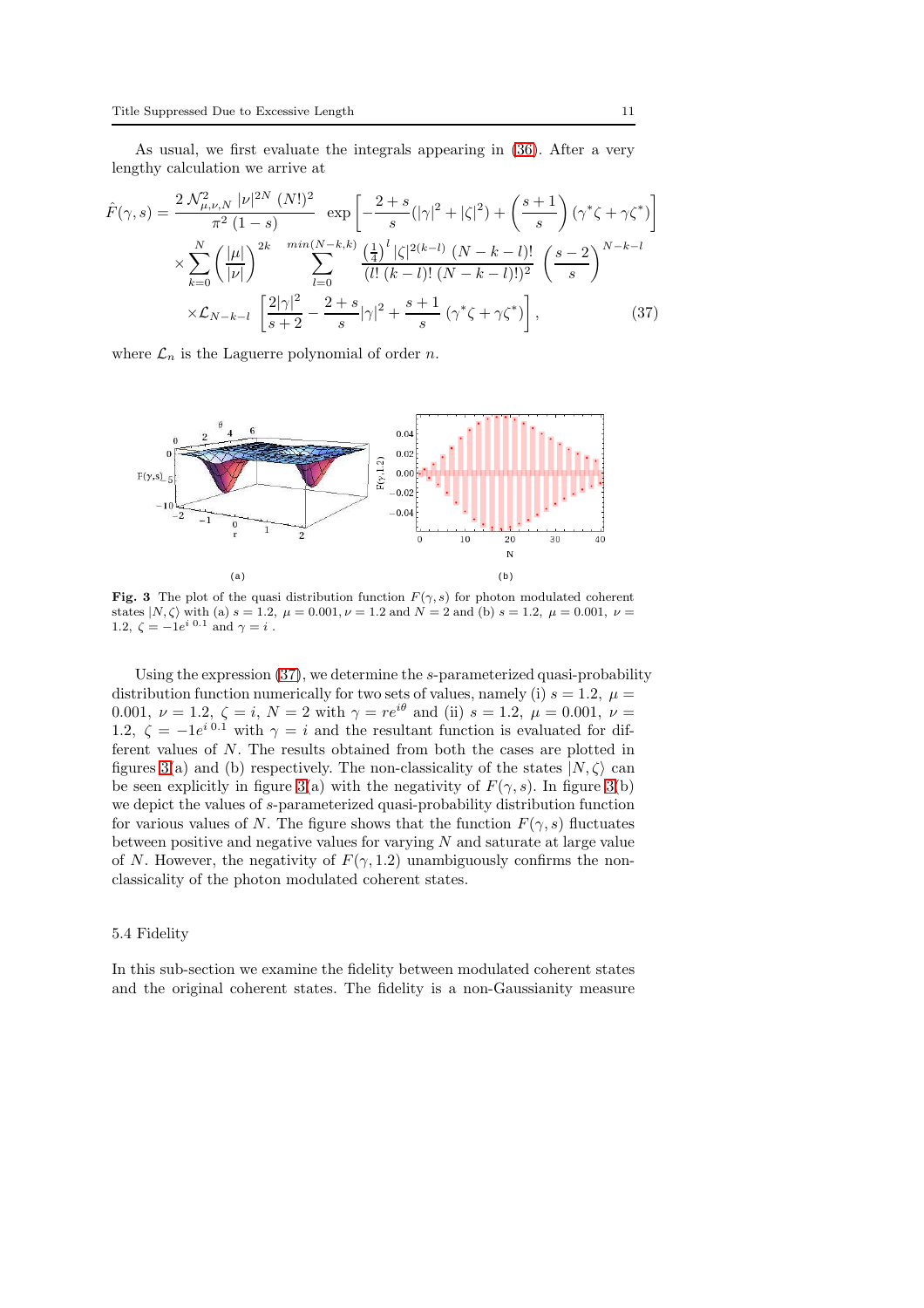able to quantify the non-Gaussian character of a quantum state [\[26\]](#page-13-15). Using this we confirm the non-classicality of the constructed state.

To calculate the fidelity, we evaluate

$$
F_{\mu,\nu,N} = \frac{|\langle \zeta | N, \zeta \rangle|^2}{|\langle \zeta | \zeta \rangle|^2}.
$$
\n(38)

Substituting [\(15\)](#page-4-3) in the above definition with  $|\langle \zeta | \zeta \rangle|^2 = 1$  and evaluating the resultant expression, we arrive at the following expression for the fidelity between photon modulated coherent state and its coherent state, namely

<span id="page-11-0"></span>
$$
F_{\mu,\nu,N} = \mathcal{N}_{\mu,\nu,N}^2 |\nu|^2 \, N \, (N!)^2
$$

$$
\times \sum_{k=0}^N \left(\frac{|\mu|}{|\nu|}\right)^{2k} \sum_{l=0}^{\min(N-k,k)} \frac{\left(\frac{1}{4}\right)^l |\zeta|^2 \, (N-2l)}{(l! \, (k-l)! \, (N-k-l)!)^2} . \tag{39}
$$

In the limit  $N = 0$ , we should get  $F_{\mu,\nu,0} = 1$  which can be directly verified from [\(39\)](#page-11-0).



<span id="page-11-1"></span>**Fig. 4** The plot of fidelity of photon modulated coherent states  $|N,\zeta\rangle$  with  $\mu = \frac{1}{3}, \nu = \frac{2}{3}$ for different values of N as (a)  $N = 0, 1, 3$  and 10.

We plot the fidelity [\(39\)](#page-11-0) between photon modulated coherent state and its original state as a function of  $|\zeta| = r$  for four different values of N say  $N = 0, 1, 2$  and 10. We fix the parameters  $\mu = \frac{1}{3}$  and  $\nu = \frac{2}{3}$ . For  $N = 0$ , photon modulated coherent state reduces to the coherent state which is again confirmed by getting a straight line at  $F_{\mu,\nu,N} = 1$ . The fidelity should decrease when we increase the number of photons. This has also been clearly illustrated in figure [4.](#page-11-1) This test also validates the non-classicality of the states  $|N,\zeta\rangle$ .

## 6 Conclusion

In this paper, we have constructed photon modulated coherent states of a generalized isotonic oscillator potential [\(1\)](#page-2-0) by considering a generalized superposed operator  $(\mu \hat{a} + \nu \hat{a}^{\dagger})^N$ . We implemented Weyl ordering to expand this generalized operator. The resultant expression comes out with two parameter Hermite polynomial,  $\mathcal{H}_{m,n}(\hat{a}, \hat{a}^{\dagger})$ , with a finite series in :  $\hat{a}^{\dagger m} \hat{a}^n$  : Since we have already known the ladder operators, we plugged them in the superposed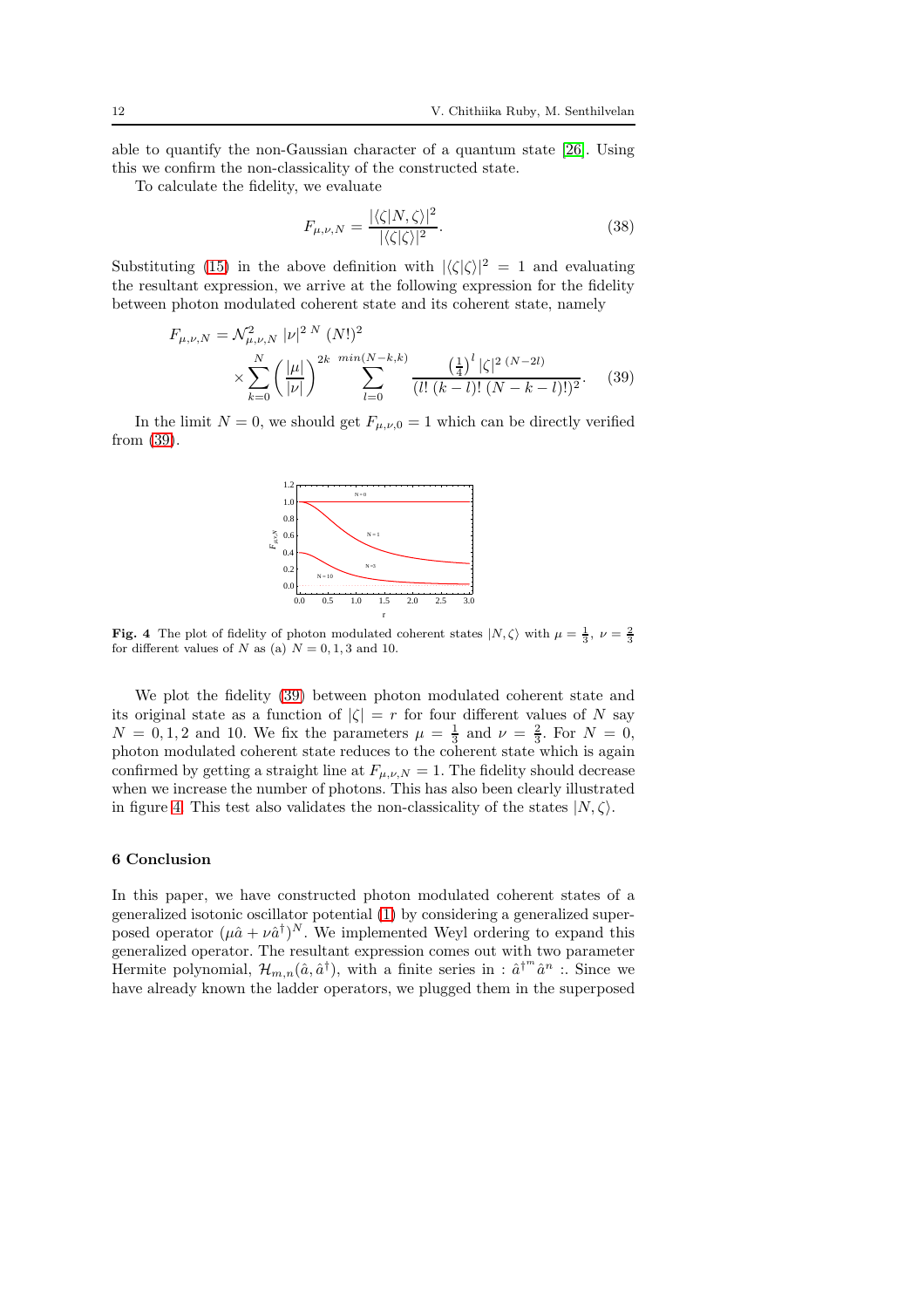operator  $(\mu \hat{a} + \nu \hat{a}^{\dagger})^N$  and obtained the photon modulated coherent states of the potential under investigation. We have evaluated the parameter  $A_3$ , quadrature squeezing identities  $I_1$  and  $I_2$  and the s-parameterized function for the constructed photon modulated coherent states. All our results confirm the non-classical nature of the photon modulated coherent states. Since the coherent states of the generalized isotonic oscillator is Gaussian with respect to new canonical variable  $X$  [\[3\]](#page-12-2), we have also analyzed the transition from Gaussianity to non-Gaussianity by evaluating the fidelity between photon modulated coherent states and coherent states. This result also confirms the non-classicality nature of the photon modulated coherent states. The conclusions present in this paper will add further knowledge on this potential.

## Acknowledgements

VC wishes to thank the Council of Scientific and Industrial Research, Government of India for providing a Senior Research Fellowship.

#### References

- <span id="page-12-0"></span>1. Agarwal, G. S. and Wolf, E.: Calculus for functions of non-commuting operators and general phase-space methods in quantum mechanics. II. Quantum Mechanics in phase space. Phys. Rev. D. 2 2161-2186 (1970).
- <span id="page-12-1"></span>2. Balantekin, A. B.: Algebraic approach to shape invariance. Phys. Rev. A 57, 4188-4191 (1998).
- <span id="page-12-2"></span>3. Chithiika Ruby, V. and Senthilvelan, M.: An observation of quadratic algebra, dual family of nonlinear coherent states and their non-classical properties, in the generalized isotonic oscillator. J. Math. Phys. 53, (2012) 082102.
- <span id="page-12-3"></span>4. Chithiika Ruby, V. and Senthilvelan M.: A report on the nonlinear squeezed states and their non-classical properties of a generalized isotonic oscillator. J. Phys. A: Math. Theor. 45, 125302 (2012) .
- <span id="page-12-4"></span>5. Chithiika Ruby, V., Karthiga, S. and Senthilvelan, M.: Ladder operators and squeezed coherent states of a three-dimensional generalized isotonic nonlinear oscillator. J. Phys. A: Math. Theor. 46, 025305 (2013).
- <span id="page-12-5"></span>6. Agarwal, G. S. and Tara, K.: Non-classical properties of states generated by the excitations on a coherent state. Phys. Rev. A 43, 492-497 (1991).
- <span id="page-12-6"></span>7. Wenger, J., Tualle-Brouri, R. and Grangier, P.: Increasing entanglement between Gaussian states by coherent photon subtraction. Phys. Rev. Lett. 92, 153601 (2004).
- <span id="page-12-7"></span>8. Zavatta, A., Viciani, S. and Bellini, M.: Quantum to classical transition with singlephoton-added coherent states of light. Science 306, 660-662 (2004); Zavatta, A., Viciani, S. and Bellini, M.: Single-photon excitation of a coherent state: Catching the elementary step of stimulated light emission, Phys. Rev. A 72 023820 (2005); Zavatta, A., Parigi, V., Kim, M. S., Jeong, H and Bellin, M.: Experimental demonstration of the bosonic commutation relation via superpositions of quantum operations on thermal light fields. Phys. Rev. Lett. 103, 140406 (2009).
- <span id="page-12-8"></span>9. Kim, M. S.: Recent developments in photon-level operations on travelling light fields. J. Phys. B 41, 133001 (2008).
- <span id="page-12-9"></span>10. Ourjoumtsev, A., Dantan, A., Tualle-Brouri, R. and Grangier, P.: Increasing entanglement between Gaussian states by coherent photon subtraction. Phys. Rev. Lett. 98, 030502 (2007).